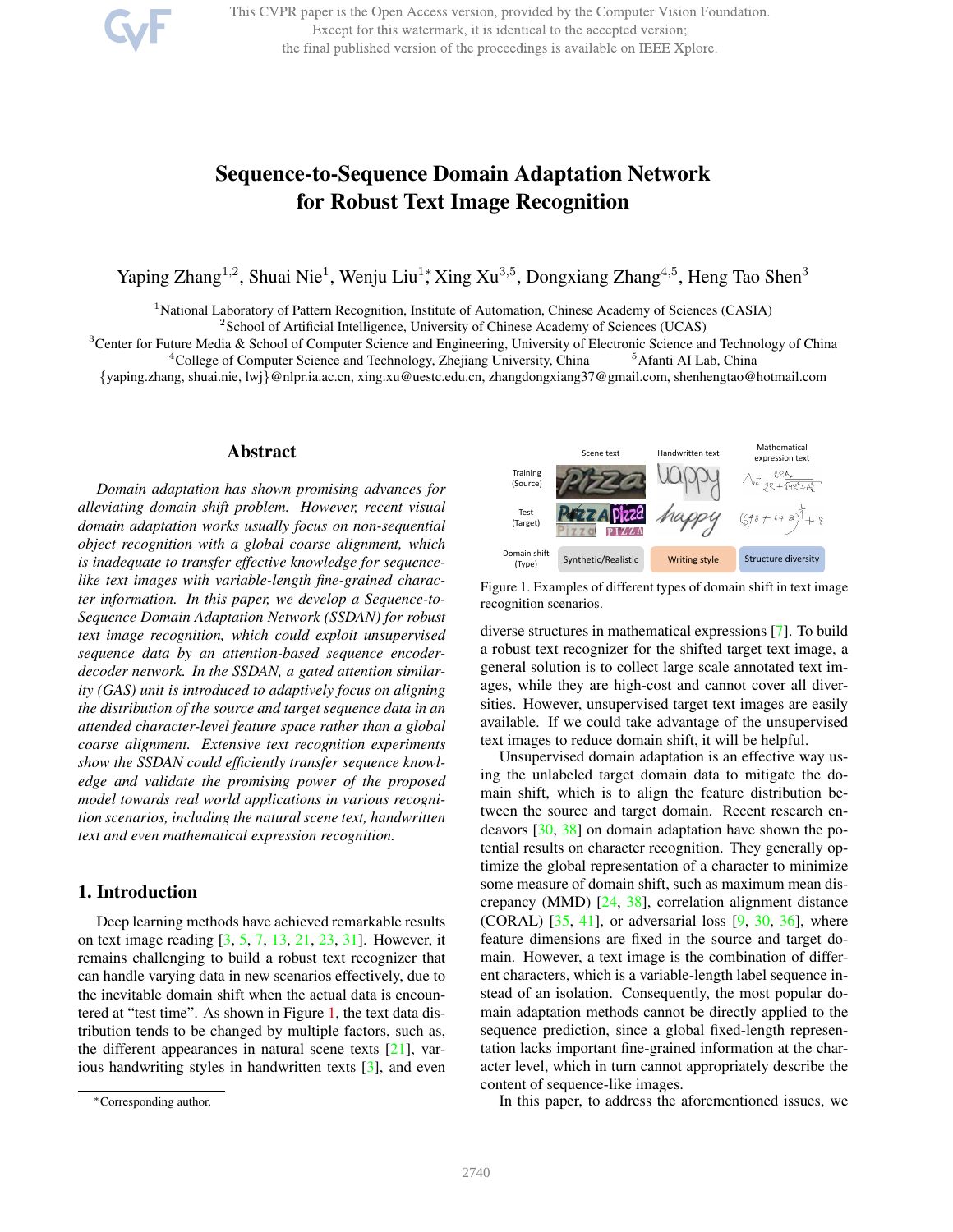

Figure 2. The structure of SSDAN consists of: a CNN encoder to map the input images into a sequence of high-level feature vectors , an attention unit between the encoder and decoder to adaptively focus on the location of character, a GRU decoder to convert encoded features into output strings recurrently, and a GAS unit to offer the guidance for model to adaptively find character-level domain-invariant features between the source and target domain. Overall, the unsupervised sequence-to-sequence domain adaptation is achieved by jointly minimizing character-level similarity loss  $\mathcal{L}_{attn}$  and source decoding loss  $\mathcal{L}_{dec}$ .

develop a Sequence-to-Sequence Domain Adaptation Network (SSDAN) for robust text image recognition. As shown in Figure 2, the proposed SSDAN is an attention based encoder-decoder model for handling sequences, which is derived from [7, 21]. It could automatically concentrate on the most relevant region of the character while decoding, which frees a sequence-like text image from having to squash all the information of a source sequence into a global fixed-length vector. Furthermore, a gated attention similarity (GAS) unit is introduced to align distributions of the source and target domain at an attended character-level feature space, where we adopt a gate function to control the model focusing on effective character-level features, instead of global coarse alignment. In GAS unit, an unsupervised character-level similarity loss is used to guide the model to reduce the domain shift between the source and target sequence. The unsupervised sequence-to-sequence domain adaptation is then achieved by jointly minimizing unsupervised character-level similarity loss and supervised source decoding loss, which could learn both domain-invariant and discriminative features that are effective for the shifted target domain.

We summarize our contributions as follows:

- We propose a novel Sequence-to-sequence Domain Adaptation Network dubbed SSDAN for robust text image recognition, which could be generalized to different scenes, such as natural scene text, handwritten text and mathematical expression recognition.
- We introduce a novel GAS unit in SSDAN to bridge the sequence-like text image recognition and domain adaptation, which could adaptively transfer finegrained character-level knowledge instead of performing domain adaptation by global features.

• The proposed SSDAN is capable of using unsupervised sequence data to reduce domain shift effectively.

Extensive experiments on six benchmark datasets validate the promising power of the proposed model towards large scale real world application in natural scene text, handwritten text and even more difficult mathematical expressions recognition.

### 2. Related Work

In this section, we review the literature of text recognition methods. Then we discuss the recent trials of applying domain adaptation techniques on text recognition.

Text Recognition Methods. Deep learning methods have achieved remarkable results on image text reading [3, 5, 7, 13, 20, 21, 23, 31]. However, the literature is relatively sparse on building a robust text recognizer that can handle varying data in abundance of scenarios effectively. Some methods were designed to handle perspective distortion exhibited in the scene text. For example, [32] and [22] introduce a spatial transformer network to rectify the entire text before recognition. Furthermore, CharNet [21] tried to introduce a character-level spatial transformer to rectify individual characters, which was capable of handling more complicated forms of distortion that cannot be modeled by a single global transformation easily. However, they were only designed for spatial affine distortions and hard to generalize to the distortion caused by handwriting styles or various structures in mathematical expressions. In summary, existing text image recognition methods are usually designed for a specific scenario, and cannot be generalized effectively to different tasks. While our domain adaptation model is designed for different scenarios, including the nature scene text, handwritten text, and mathematical expres-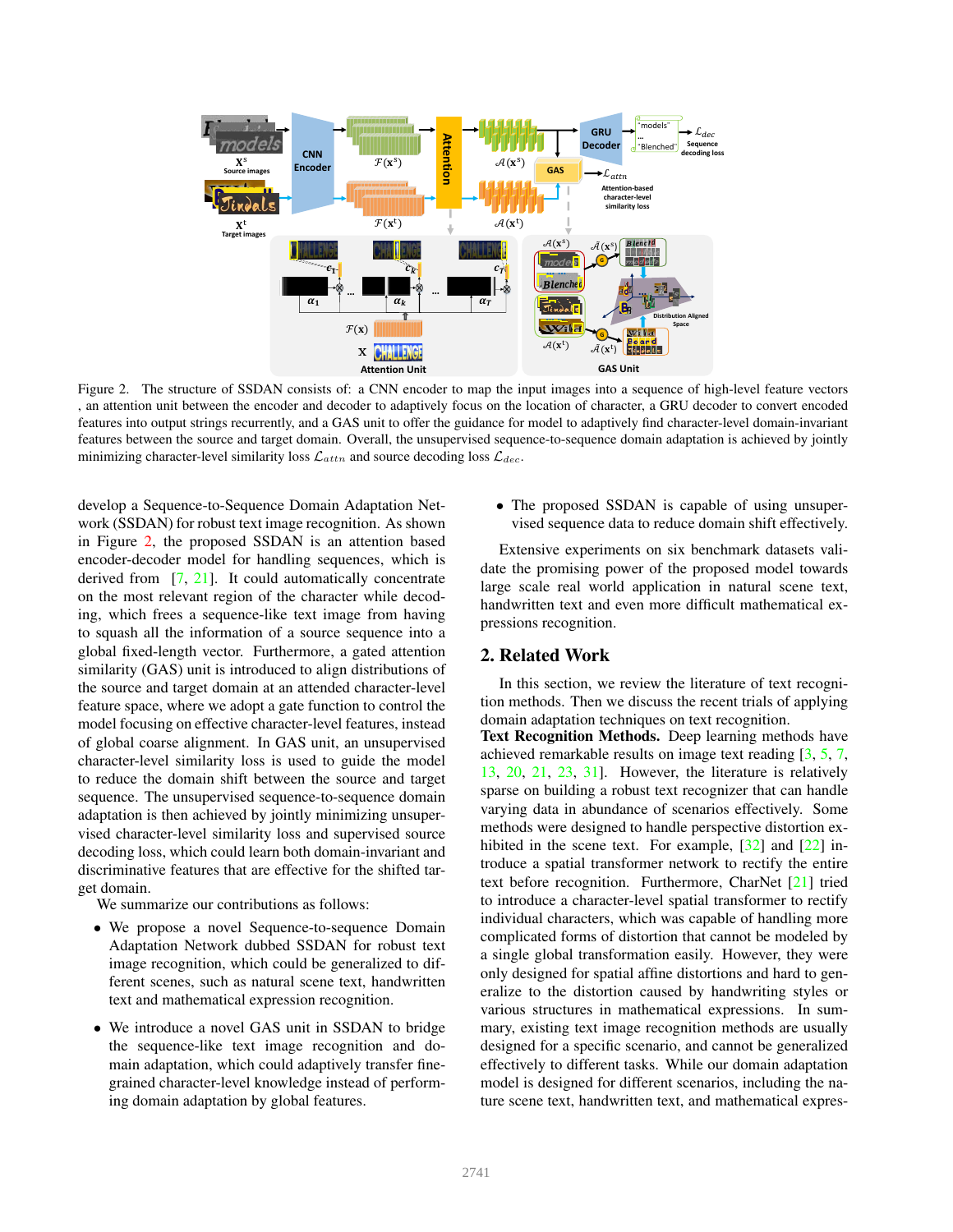sion recognition. Furthermore, the intrinsic domain shift in the text image data is commonly neglected in existing methods. On the contrary, our SSDAN utilizes the domain adaptation technique to tackle the domain shift problem, which adaptively performs the character-level adaption in text images.

Domain Adaptation For Text Recognition. There have been a plethora of recent works in the field of visual domain adaptation addressing the domain shift problem [30, 38, 41]. Some methods are evaluated on the character-level handwritten or natural scene digital dataset for recognition tasks and have shown effective performance. However, the majority of recent works use deep convolutional architectures to map the source and target domains into a shared space where the domains are aligned. They generally optimize the global representation via minimizing some measure of domain shift, such as MMD  $[24, 38]$ , CORAL  $[35, 41]$ , or adversarial loss [9, 30, 36]. Therefore, these methods cannot be directly applied on sequential text images with multiple characters, as the domain shift are locally in the characters rather than the global image. Recently, other methods have been proposed to adapt the different font styles for imageto-image translation via adversarial learning [1]. Similarly, these methods limitedly translate the font in different style of signal characters on a global image, which are still cannot be extended to text-line images. To address these problems, we develop a sequence-to-sequence domain adaptation to focus on fine-grained character-level features to transfer variable-length sequence knowledge successfully.

## 3. Proposed Method

In this paper, unsupervised sequence-to-sequence domain adaptation is developed for robust text recognition. Specifically, the source domain text images with wellannotated text labels (a sequence of characters or symbols) are available, while we only have an access to unlabeled text images in target domain, which is in a different distribution. More formally, we assume that there are  $N<sup>s</sup>$  annotated source domain samples  $X_{ss}^s = {\mathbf{x}_i^s}_{i=0}^{N^s}$  with the corresponding labels  $\mathcal{Y}^s = \{y_i^s\}_{i=0}^{N^s}$ , and  $\mathcal{N}^t$  unlabeled target-domain samples  $X^t = \{x_i^t\}_{i=0}^{N^t}$  without any available annotated labels in the training time. For  $y \in \mathcal{Y}^s$ ,  $y = \{y_1, y_2, ..., y_T\}$ , where  $y_k$  and T denotes a character label and the variable length of text, respectively.

Considering that typical global domain adaptation methods lack fine-grained character-level information, we develop a Sequence-to-Sequence Domain Adaptation Network (SSDAN) for robust text image recognition, aligning the distribution of the source and target sequence data in an attended character-level feature space rather than a global coarse alignment. As shown in Figure 2, the proposed SS-DAN is an attention-based sequence encoder-decoder network, which encodes a text image into a sequence of attended character-level features that are then recomposed through a GRU decoder with an attention mechanism. In the proposed SSDAN, a GAS unit is further introduced to adaptively guide model finding the character-level domaininvariant features between the source and target domain.

#### 3.1. Attentive Text Recognition

The attentive text recognition can be essentially considered as learning a mapping between a sequence of feature maps encoded from sequence-like text image x, and a ground truth label sequence  $y = \{y_1, y_2, ..., y_T\}$ . As shown in Figure 2, the attentive text recognition pipeline consists of: 1) a CNN encoder that learns high-level visual representations from an input image. 2) an attention model between the encoder and the decoder driving the focus of attention of the model towards a specific part of the sequence of encoded features. 3) a GRU decoder that generates a sequence of symbols as output, one at every time step.

CNN Encoder. CNN encoder  $\ddot{\mathcal{F}}$  takes the raw input image x from the source or target domain, and produces a feature grid  $\mathcal{F}(\mathbf{x})$  of size  $H' \times W' \times D$ , where D denotes the number of channels,  $H'$  and  $W'$  are the resulted feature map height and width, respectively. The encoder output is then reshaped as a grid sequence of L elements,  $L = H' \times W'$ . Each of these elements is a D-dimensional feature vector that corresponds to a local region of the image through its corresponding receptive field. Hence, the whole encoded image  $\mathcal{F}(\mathbf{x})$  could be reformatted as,

$$
\mathcal{F}(\mathbf{x}) = [\mathbf{f}_1, ..., \mathbf{f}_L], \mathbf{f}_i \in R^D,
$$
\n(1)

where  $f_i$  corresponds to *i*-th grid of the encoded image  $\mathcal{F}(\mathbf{x})$ , which preserves specific spatial information of the input image x.

Attention. Although the CNN encoder keeps the spatial information, we cannot decide the location of a specific character in a text image. Therefore, an attention model is introduced to learn which part of the text image is the most relevant to a decoding character. As shown in Figure 2, the attention is a  $T$ -step process, at time-step  $k$ , the representation of the most relevant part to character  $y_k$  of encoding feature map  $\mathcal{F}(\mathbf{x})$  is defined as a context vector  $\mathbf{c}_k$ :

$$
\mathbf{c}_k = \sum_{i=0}^L \alpha_{k,i} \mathbf{f}_i, \tag{2}
$$

where, the attention weights  $\alpha_{k,i}$  is calculated by

$$
\alpha_{k,i} = \frac{\exp(\mathbf{s}_{k,i})}{\sum_{j=0}^{L} \exp(\mathbf{s}_{k,j})},
$$
\n(3)

where the attention score  $s_{k,i}$  indicates the probability of that the model attends to the  $i$ -th sub-region in the encoded map  $\mathcal{F}(\mathbf{x})$  when decoding the k-th character of the text image. Following the past empirical work [7], we defined the attention score as

$$
\mathbf{s}_{k,i} = \beta^{\top} \tanh(\mathbf{W}_h \mathbf{h}_{k-1} + \mathbf{W}_f \mathbf{f}_i), \tag{4}
$$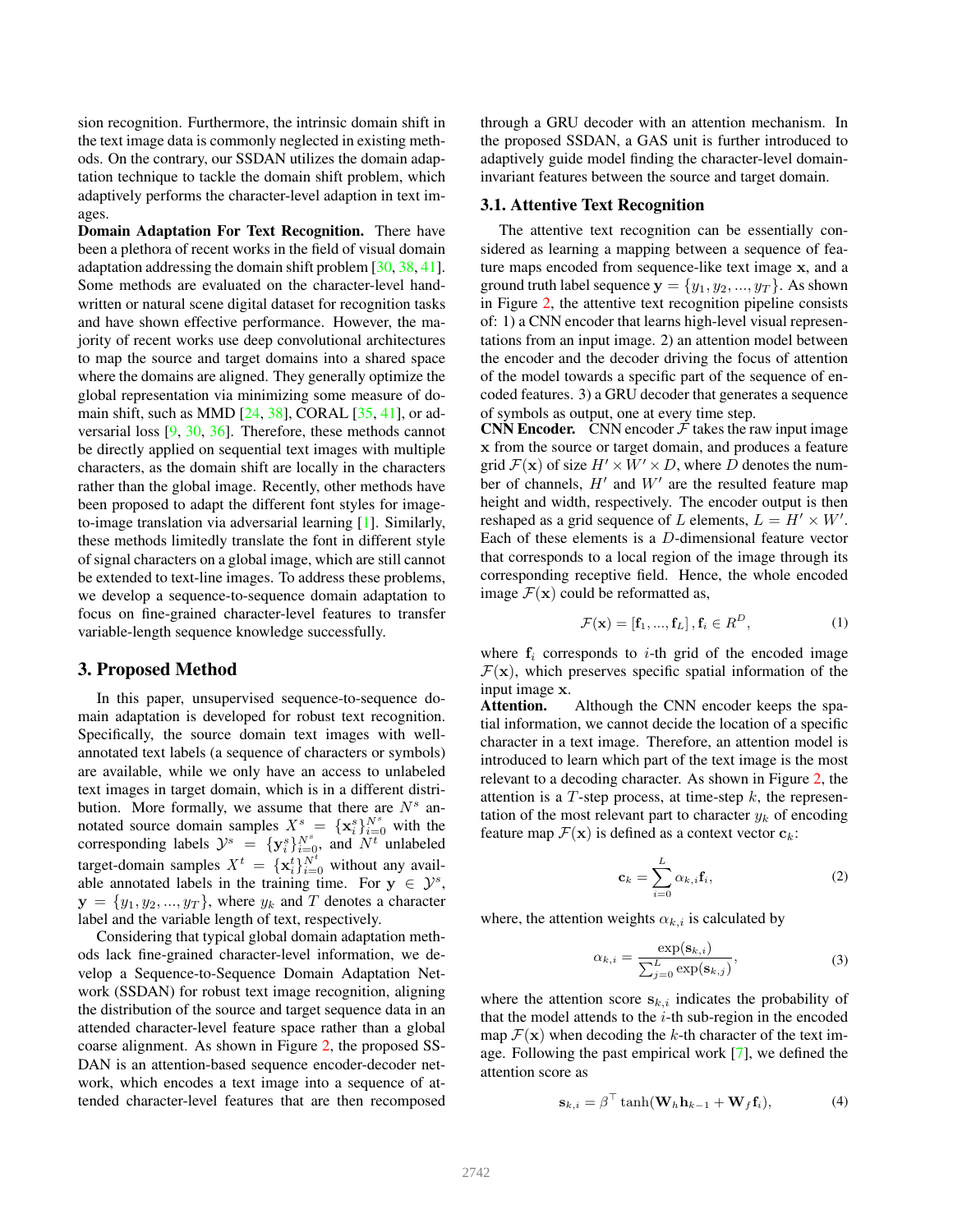where  $\beta$ , W<sub>h</sub> and W<sub>f</sub> are the parameters to be learnt,  $h_{k-1}$ is the previous decoding state in the decoder.

GRU Decoder. A GRU decoder is employed to predict the string of an input text image recurrently, where we use gated recurrent unit (GRU) neural network. At decoding time step k, the GRU leverages the context vector  $c_k$ , previous state  $h_{k-1}$  and previous predicted character  $y_{k-1}$  to generate a new hidden state

$$
\mathbf{h}_k = GRU(\mathbf{h}_{k-1}, y_{k-1}, \mathbf{c}_k),\tag{5}
$$

where,  $c_k$  is generated by the attention mechanism, which focuses on the most relevant region of current decoding character. Then, the probability of current predicted symbol  $y_k$  is computed by :

$$
p(y_k|y_{k-1}, \mathbf{c}_k) = g(\mathbf{W}_o \tanh(\mathbf{E}\tilde{\mathbf{y}}_{k-1} + \mathbf{W}_d \mathbf{h}_k + \mathbf{W}_c \mathbf{c}_k)),
$$
\n(6)

where g denotes a softmax activation function,  $\mathbf{W}_o$ ,  $\mathbf{W}_d$ and  $W_c$  are the mapping matrices, E is the embedding matrix, and  $\tilde{y}_{k-1}$  is the one-hot vector of character label  $y_{k-1}$ .

The probability of the sequential labels y is finally given by the product of the probability of each label:

$$
P(\mathbf{y}|\mathcal{A}(\mathbf{x})) = \prod_{k=1}^{T} p(y_k|y_{k-1}, \mathbf{c}_k),
$$
 (7)

where  $A(\mathbf{x}) = \{\mathbf{c}_1, \mathbf{c}_2, ..., \mathbf{c}_T\}$ , which could be regarded as a sequence of attended character-level features from an input text image x.

#### 3.2. Gated Attention Similarity Unit

Given the misalignment of ground truth strings between the source and target sequence domain, we introduced Gated Attention Similarity (GAS) Unit, based on an attention encoder-decoder mechanism, to convert a variablelength input text image into a sequence of character features. By decomposing the text strings into a set of characters, the source and target domain will statistically share the same label space in character-level, and thus the influence of the misalignment problem can be alleviated. More formally, through attention mechanism, an input image x can be adaptively decomposed into a series of character-level feature set  $A(\mathbf{x}) = \{\mathbf{c}_1, \mathbf{c}_2, ..., \mathbf{c}_T\}$ , where  $\mathbf{c}_k$  presents the feature of  $k$ -th character in the text image  $x$ . Specifically, a source text image  $x^s$  and a target text image  $x^t$  are decomposed into a source and target attended character-level feature set  $A(x^s)$  and  $A(x^t)$ , respectively.

We notice that if the attention context vector fails to focus on the region of effective character, the adaptation on the attention context vector will not help. To overcome this problem, we introduce a gate mechanism to select effective attention context vectors to perform domain adaptation. An intuition is that if the current attention context vector  $c_k$ is distinguishable, the probability that  $c_k$  belongs to one specific character  $y_k$  will be relatively higher than others.

Hence, we further introduce an adaption gate function  $\delta(c_k)$ to judge if a context vector  $c_k$  is attending to a valid character,

$$
\delta(\mathbf{c}_k) = \begin{cases} 1 & \text{if } p(y_k|y_{k-1}, \mathbf{c}_k) > p_c \\ 0 & \text{if } p(y_k|y_{k-1}, \mathbf{c}_k) < p_c \end{cases},
$$
(8)

where  $p_c$  is a confidence threshold. Furthermore, a gate function set G is adaptively changed according to the specific input image x, which is expressed as:

$$
\mathbf{G}(\mathbf{x}) = \{ \delta(\mathbf{c}_1), ..., \delta(\mathbf{c}_T) \},
$$
\n(9)

Through the gate function, we can update attention context vector set by adaptation gate function set  $G(x)$ ,

$$
\tilde{\mathcal{A}}(\mathbf{x}) = \mathcal{A}(\mathbf{x}) \otimes \mathbf{G}(\mathbf{x}),\tag{10}
$$

where ⊗ denotes element-wise product operator. Specifically, if  $c_k \times \delta(c_k) = 0$ , then current context vector  $c_k$  will not be added in a new attention context vector set.

A gated attention similarity loss  $\mathcal{L}_{attn}$  is accordingly introduced to measure the distance on the valid attended character-level feature set of source and target domain as

$$
\mathcal{L}_{attn} = E_{\left[\mathbf{x}^s \in \mathbf{X}^s, \mathbf{x}^t \in \mathbf{X}^t\right]} \left\{ dist \left(\tilde{\mathcal{A}}(\mathbf{x}^s), \tilde{\mathcal{A}}(\mathbf{x}^t) \right) \right\}.
$$
 (11)

There are multiple choices for the distance function *dist*, such as  $(1)$  MMD  $[24]$  computing the norm of difference between two domain means, (2) CORAL [35] computing the distance of covariance of two domain, or even (3) adversarial loss [9] minimizing the loss of a domain classifier to learn a representation that is simultaneously discriminative of source labels while not being able to distinguish between domains. In the experiment, we have explored these different measurements, and experimentally found that CORAL is more appropriate for our model. Specifically, CORAL is to align the second-order statistics-correlation of the source and target data , which is defined as

$$
dist(\mathcal{U}_s, \mathcal{U}_t) = \frac{1}{4d^2} ||cov(\mathcal{U}_s) - cov(\mathcal{U}_t)||_F^2, \qquad (12)
$$

where  $\mathcal{U}_s = {\mathbf{u}_i^s}$ ,  $\mathbf{u}^s \in \mathcal{R}^d$ ,  $\mathcal{U}_t = {\mathbf{u}_i^t}$ ,  $\mathbf{u}^t \in \mathcal{R}^d$ , and  $|| \cdot ||_F^2$  denotes the squared matrix Frobenius norm,  $cov(\mathcal{U}_s)$ is the covariance matrix of samples  $\mathcal{U}_s$ , denoted by

$$
cov(\mathcal{U}_s) = \frac{1}{N-1} \left( \mathcal{U}_s^{\top} \mathcal{U}_s - \frac{1}{N} (\mathbf{1}^{\top} \mathcal{U}_s)^{\top} (\mathbf{1}^{\top} \mathcal{U}_s) \right), \quad (13)
$$

where 1 is a column vector with all elements equal to  $1, N$  is the number of samples  $\mathcal{U}_s$ , and  $\mathcal{U}_s(i, j)$   $(\mathcal{U}_t(i, j))$  indicates the  $i$ -th dimension of the  $i$ -th source (target) data example.

In our GAS unit,  $\mathcal{U}_s$  and  $\mathcal{U}_t$  are replaced by the valid attended character-level feature set  $\tilde{\mathcal{A}}(\mathbf{x}^s)$  and  $\tilde{\mathcal{A}}(\mathbf{x}^t)$ , respectively. Note that  $\tilde{\mathcal{A}}(\mathbf{x}^s)$  and  $\tilde{\mathcal{A}}(\mathbf{x}^t)$  need to be reformatted as a matrix, respectively. Specifically, suppose  $\tilde{\mathcal{A}}(\mathbf{x}^s)$ and  $\tilde{\mathcal{A}}(\mathbf{x}^t)$  contain  $T_1$  and  $T_2$  elements, respectively. Then  $\tilde{\mathcal{A}}(\mathbf{x}^s)$  and  $\tilde{\mathcal{A}}(\mathbf{x}^t)$  could be reformatted as matrices with  $T_1 \times D$  and  $T_2 \times D$  elements, and their covariance matrices are with the same dimension  $D \times D$ .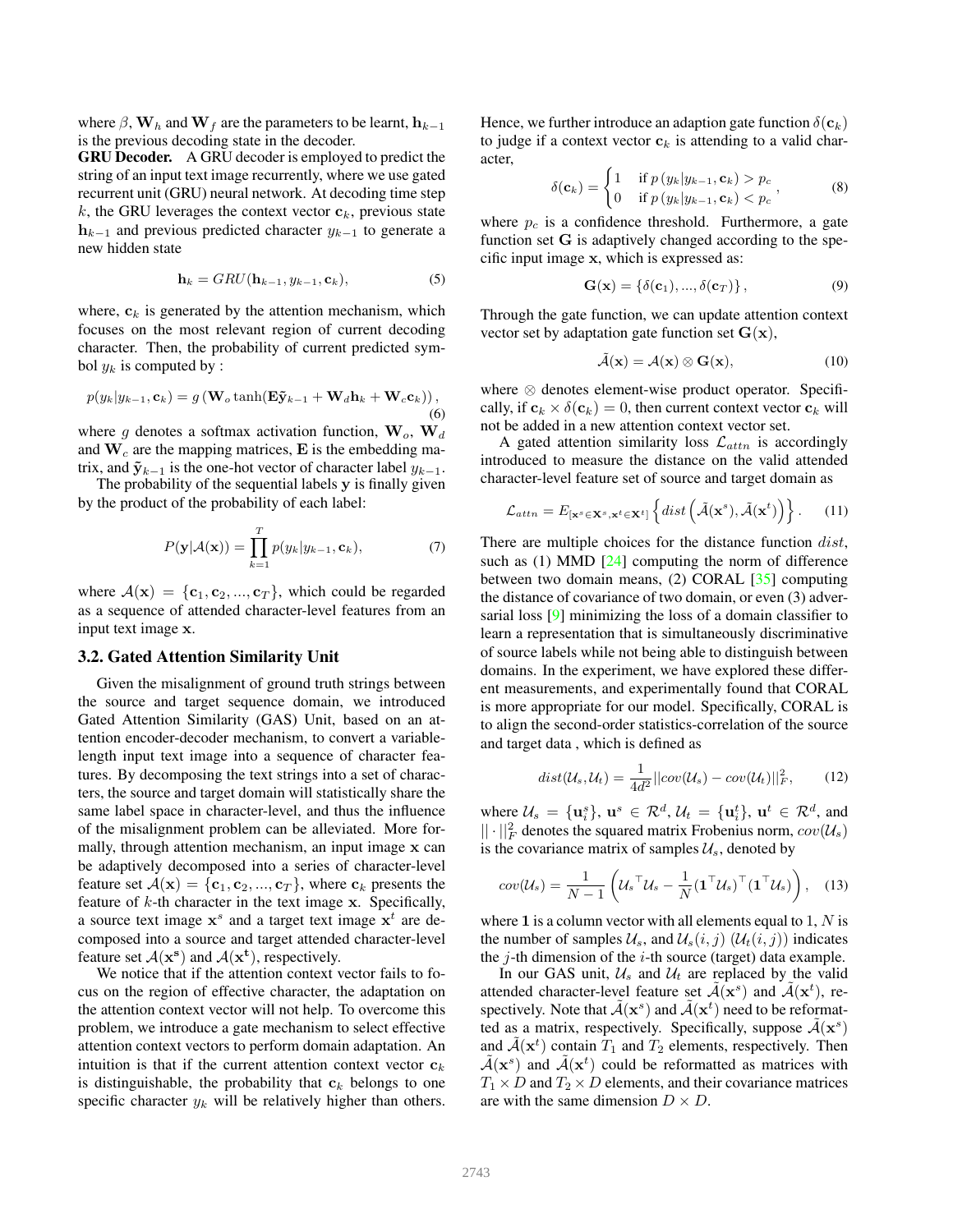#### 3.3. Overall Objective Function

With the well-annotated source-domain data, we could learn an optimized source text image recognizer by minimizing a supervised decoding loss, where we can use the negative log likelihood of sequential probability as the decoding loss  $\mathcal{L}_{dec}$  to measure the differences between the predicted and the source labeled character sequences:

$$
\mathcal{L}_{dec} = E_{(\mathbf{x}^s, \mathbf{y}^s) \sim (X^s, \mathcal{Y}^s)} \left\{ -\log p(\mathbf{y}^s | \mathcal{A}(\mathbf{x}^s)) \right\}.
$$
 (14)

Directly optimizing  $\mathcal{L}_{dec}$  may cause overfitting in source domain, and thus fails to perform well for the shifted target domain. The GAS unit in our model is introduced to offer guidance to learn domain-invariant features between the source and target domain. The learnt robust representations should work effectively on the target domain, where they are also required to be discriminative. Therefore, the attention similarity loss  $\mathcal{L}_{attn}$  in Eq. 11 is combined with the discriminative decoder loss  $L_{dec}$  in source domain. The overall objective function of the attentional domain adaptation model is defined as:

$$
\mathcal{L}_{SSDAN} = \mathcal{L}_{dec} + \lambda \mathcal{L}_{attn},\tag{15}
$$

where  $\lambda$  is a hyper-parameter to balance two terms. The model parameters can be directly optimized by minimizing the overall objective through stochastic gradient descent optimization algorithms.

## 4. Experiments

Datasets. We conduct extensive experiments to validate the proposed SSDAN on six general recognition benchmark datasets, including three different types of text image, *i.e.*, scene text, handwritten text, and mathematical expressions with more complex structure, as shown in Figure 1.

- ICDAR-2003 (IC-03)  $[25]$  contains 860 cropped scene text images, following the protocol used in [31].
- ICDAR-2013 (IC-13)  $[18]$  contains 857 cropped scene images after filtering as did in IC-03.
- Street View Text (SVT) [37] consists of 647 test scene word images from Google Street View.
- IIIT5K-words (IIIT5K) [27] contains 3,000 cropped test scene text images from the Internet.
- IAM  $[26]$  is a handwritten English text dataset, written by 657 different writers. It is partitioned into writerindependent training, validation and test partitions of 6161, 976 and 2915 lines, respectively. That contains a total of 46945, 7554 and 20306 correctly segmented words in each partition.
- **CROHME 2014** [28] is a handwritten mathematical expression dataset. It contains 8836 training and 986

test math expressions. There are 101 math symbols. The handwritten expressions or LaTeX notations in the test set never appear in the train set.

Evaluation Metric. For different recognition task, we adopt different evaluation metric as follows:

- Scene text. The word prediction accuracy is used to evaluate scene text recognition model, following several benchmark [21, 31].
- Handwritten text. Two metrics are used to evaluate the handwritten text recognition model: the Character Error Rate (CER) and the Word Error Rate (WER) [3, 34]. CER is defined as the Levenstein distance between the predicted and real character sequence of the word. WER denotes the percentage of words improperly recognized. For CER and WER, small values indicate better performance.
- Mathematical expression. We use a global performance metric expression recognition rate (ExpRate) to denote the percentage of predicted formula sequences matching the real formula sequences [7].

Implementation Details. The architecture of the CNN encoder is derived from the DenseNet [14], where dense blocks are densely concatenation of  $1 \times 1$  convolution layers and  $3 \times 3$  convolution layers, while the transition layers are composed of  $1 \times 1$  convolution and  $2 \times 2$  average pooling, and the channel 0.5 refers to the compression rate, which is to reduce the number of feature map of each block to half. All convolutions are followed by batch normalization layer [15] and rectified linear unit (Relu) activation function [29] . In order to make the encoder suitable for recognizing text, we use the pooling layer with kernel size  $2 \times 1$ to reduce feature dimension along the height axis only. As a result, the resolution of feature maps produced by encoder is  $H/32 \times W/4$ , where the values of H and W are set according to the specific dataset. After the CNN encoder, we use a bi-directional LSTM to capture more context information for attention, and each LSTM has 256 hidden units. For the decoder, we use a GRU cell with 512 memory blocks.

All of our experiments are implemented with Tensorflow. The complete model is initially pre-trained to minimize the decoding loss of the source training data, and then is finetuned to minimize the overall domain adaptation objective with unsupervised target data. The model is trained with the Adadelta optimizer [39].

#### 4.1. Comparison with Existing Methods

In this section, we investigate the generalization of our model in three different domains, including scene text, handwritten text and mathematical expressions. To validate the performance of our SSDAN model, we focus on unconstrained text recognition without any language model or lexicon. On each task , we consider a baseline for SSDAN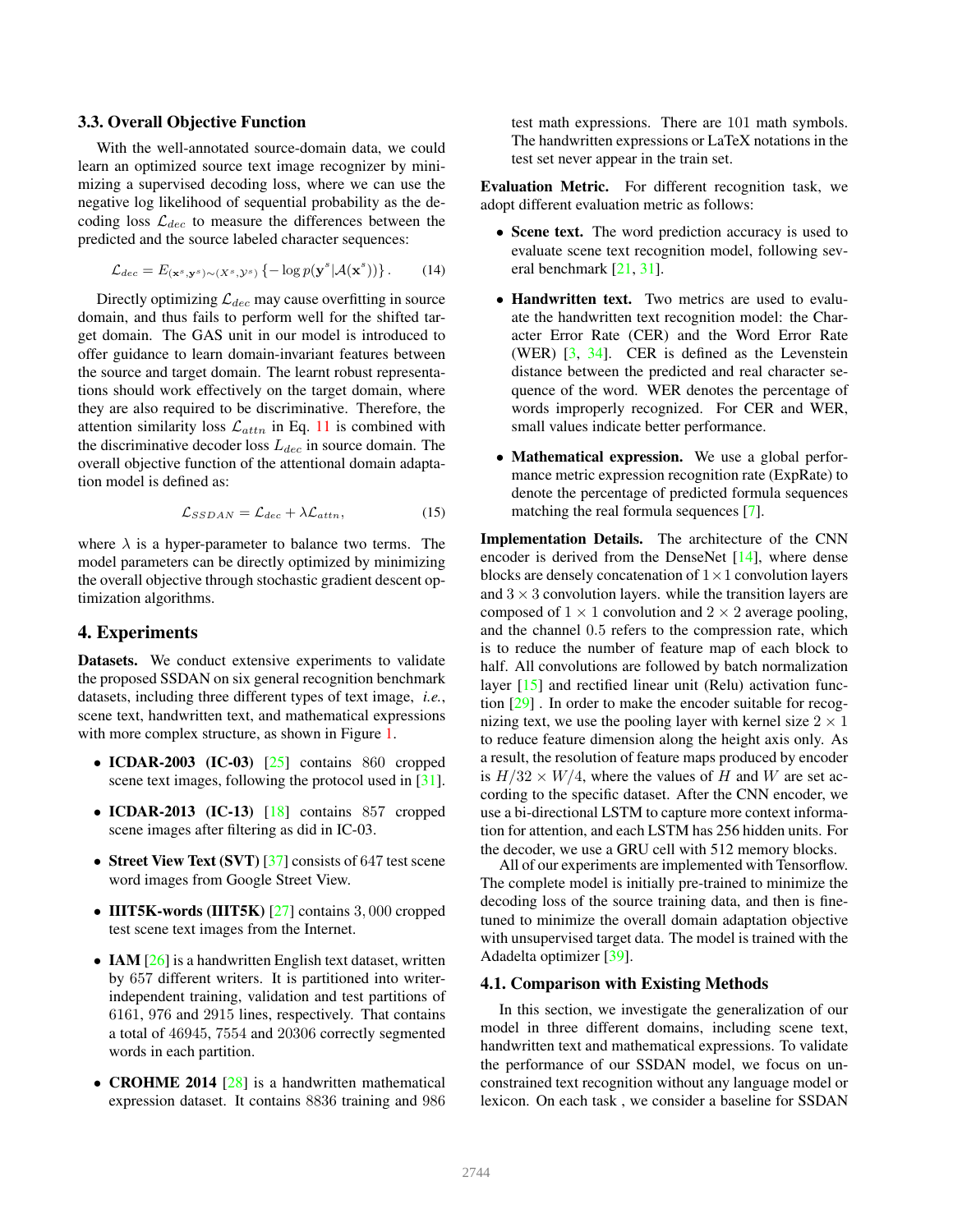as *SSDAN-base* that omits the GAS unit to switch off the domain adaption process. SSDAN-base is used to investigate the capability of SSDAN for domain adaptation on the text image recognition task.

Results on Scene Text. In this scenario, we explore the capability of SSDAN for domain adaptation on the scene text recognition, where synthetic dataset MJSYNTH [17] is used as the source training data, and the real scene text data is used as target test data. MJSYNTH [17] contains 8 millions annotated synthetic images, which are generated to simulate natural scene text images. Table 1 presents the test results on four real scene text datasets. Compared to the baseline model SSDAN-base, our SSDAN method could obtain consistent improvement in different datasets. It's mainly attributed to sequence-to-sequence domain adaptation, which is able to learn more domaininvariant features. Furthermore, we investigate the performance of our model among the recent state-of-the-art approaches  $[10, 11, 16, 20-22, 33]$ , which are tailored for scene text recognition. We can observe that the performance of our baseline SSDAN-base are at average level. However, the SSDAN model with sequence domain adaptation can achieve comparable results with the best competitor [21, 33]. It's notable that the motivations in our method are substantially different from these works. For example, RARE [32], STAR-Net [22], ASTER [33] and Char-Net [21] target the irregular scene text recognition, which are designed for spatial distortions. They would not be easily generalized to different distortions, such as various handwriting style and complex structures in mathematical expressions. In contrast, our method aims to perform sequence-to-sequence domain adaptation to reduce the domain shift, and correspondingly allows us to relieve different distortions using a general framework in different scenarios.

Table 1. Scene text recognition accuracies on general scene text recognition benchmarks.

| Model              | <b>IIIT5K</b> | SVT  | $IC-03$ | $IC-13$ |
|--------------------|---------------|------|---------|---------|
| ANN $[16]$         |               | 71.7 | 89.6    | 81.8    |
| $STAR-Net [22]$    | 83.3          | 83.6 | 89.9    | 89.1    |
| $R^2AM$ [20]       | 78.4          | 80.7 | 88.7    | 90.0    |
| <b>CRNN</b> [31]   | 81.2          | 82.7 | 91.9    | 89.6    |
| <b>RARE</b> [32]   | 81.9          | 81.9 | 90.1    | 88.6    |
| Ghosh et al $[12]$ |               | 75.1 | 89.3    |         |
| Gao et al $[10]$   | 81.8          | 82.7 | 89.2    | 88.0    |
| <b>ASTER</b> [33]  | 83.2          | 87.6 | 92.4    | 89.7    |
| Char-Net $[21]$    | 83.6          | 84.4 | 91.5    | 90.8    |
| SSDAN-base         | 81.1          | 82.1 | 91.2    | 91.0    |
| SSDAN              | 83.8          | 84.5 | 92.1    | 91.8    |

Results on Handwritten Text. To verify the generalization capability of our model, we evaluate our model on IAM to validate the effectiveness of the sequence-to-sequence domain adaptation on the handwriting recognition. In this case, the source and target data are the writer-independent training and test data, respectively. Various handwriting styles are primary causes of domain shift. What's more, it may suffer character-touching problem, which is different from scene text. We note that [6] achieved a state-ofthe-art performance on IAM, however, the test data used in  $[6]$  wasn't same with  $[2, 3, 34]$ . For a fair comparison, we only show the results using the same test data and without any language model. Table 2 illustrates the handwriting recognition results. Although the performance of our baseline is not better than sueiras2018offline [34], our SSDAN model can still achieve significant improvement, which demonstrates the effectivity of model.

| Method                   | WER  | <b>CER</b> | Average |
|--------------------------|------|------------|---------|
| bluche $2015$ deep $[2]$ | 24.7 | 7.3        | 16.00   |
| bluche $2016$ joint [3]  | 24.6 | 7.9        | 16.25   |
| sueiras2018 offline [34] | 23.8 | 8.8        | 16.30   |
| SSDAN-base               | 23.9 | 9.2        | 16.55   |
| <b>SSDAN</b>             | 22.2 | 85         | 15.35   |

Results on Handwritten Mathematical Expression. To show the flexibility of our model, we also conduct experiments on handwritten mathematical expression recognition. Handwritten mathematical expression recognition is to convert an image into structured language, such as LaTex strings, which not only denotes the text itself but also denotes its structural information. It's a more complex problem than traditional scene text or handwriting recognition. In particular, it suffers variant scales of handwritten math symbols with more complicated structure, which results in more difficult domain shift. In the experiment, the training expressions and the unseen test expressions are used as source and target data, respectively. The results of the expression recognition rate (ExpRate) are listed in Table 3. We note that the WAP approach [40] achieved the stateof-the-art result, which involved 5 ensemble models to improve the performance. However, our model doesn't use any ensemble trick, which might be investigated as the future work. Compared with the best 3 systems in CROHME 2014 competition, which only use the CROHME training data, our model obviously outperforms these participating systems with large gaps. Furthermore, compared to [7, 8, 19], our SSDAN model can still achieve better performance. It's remarkable that our model is competitive, especially after domain adaptation. Hence, we can believe that our SSDAN model is able to capture the complex domain shift in structural images.

#### 4.2. Ablation Study

We firstly evaluate the necessity of character-level domain adaptation. Then we analyze the contributions of different components, and investigate the effect of different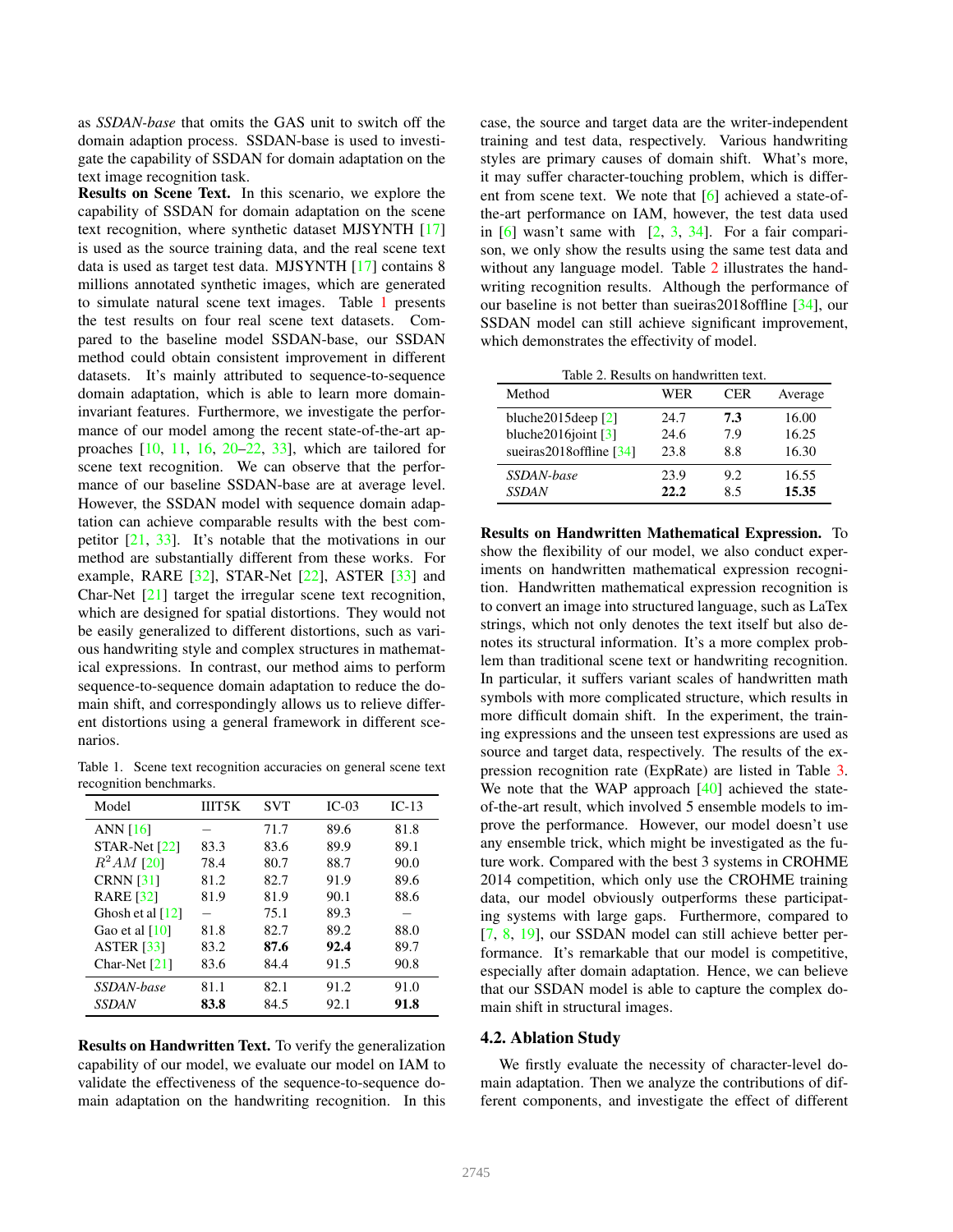Table 3. Results on handwritten mathematical expression.

| Method                 | ExpRate |
|------------------------|---------|
| 1 <sup>[28]</sup>      | 37.2    |
| VI [28]                | 25.7    |
| <b>VII</b> [28]        | 26.1    |
| WYCIWYS <sup>[8]</sup> | 28.7    |
| Le et al $[19]$        | 35.2    |
| <b>IM2TEX</b> [7]      | 38.7    |
| SSDAN-base             | 39.9    |
| <b>SSDAN</b>           | 41.6    |

domain shift measurement and parameter sensitivity. Furthermore, we visualize some recognition results, and explore the effect of unsupervised data.

Comparison to Standard Domain Adaptation. Measuring similarity on CNN outputs directly can be treated as a STandard Domain Adaptation method (STDA), which lacks of fine-grained character-level information in a text image. Our SSDAN method introduces a GAS unit to adaptively perform domain adaptation on a set of character-level feature vectors via attention scheme, which focuses on most relevant region towards a specific character instead of global CNN outputs. To validate the the necessity of characterlevel domain adaptation, we have done experiment to compare the STDA with our SSDAN on IAM dataset. The results in Table 4 show that STDA obtains worse results than the baseline SSDAN-base, while SSDAN gets significant improvement. It validates the advantages of our SSDAN that the fine-grained character-level knowledge transfer between the source and target sequence data is more effective in the decoder than the CNN outputs.

Table 4. Comparison to standard domain adaptation.

| Method | SSDAN-base | <b>SSDAN</b> | <b>STDA</b> |
|--------|------------|--------------|-------------|
| WER    | 23.9       | 22.2         | 25.0        |
| ™FR    | 9.2        | 8.5          | 11.1        |

Component Analysis. In this scenario, we evaluate the contribution of different components of the proposed model. These variants include: 1) using different CNN encoder to investigate the contribution of encoder, *i.e.*, V1, V3 and V5 using VGG-based (VGG) [31], ResNet-based (ResNet) [4], and DenseNet encoder, respectively; 2) introducing the GAS unit for different encoder to evaluate the effect of GAS unit among different encoders, *i.e.*, V2, V4, and V6 are developed based on the V1, V3, and V5, respectively. For the analysis, we choose handwritten text dataset IAM to evaluate model from both CER and WER, and all the experiments are on the same training protocol. Table 5 presents the comparison between the variants of our model. Firstly, we can observe that DenseNet is a more powerful encoder from the comparisons among the model V1, V3, and V5. Furthermore, the comparison pairs (V1, V2), (V3, V4) and (V5, V6) show that the GAS unit could always improve performance despite of the types of encoders, which demonstrates that considering the sequenceto-sequence domain adaptation makes sense.

| Table 5. Component Analysis. |                                  |             |                |                          |      |             |             |
|------------------------------|----------------------------------|-------------|----------------|--------------------------|------|-------------|-------------|
| Components Model             |                                  | V1          | V <sub>2</sub> | V3                       | V4   | V5          | V6          |
| Encoder                      | VGG<br>ResNet<br><b>DenseNet</b> |             |                |                          |      |             |             |
| Adaptation                   | GAS                              |             |                |                          |      |             |             |
| Evaluation                   | WER<br>CER                       | 32 R<br>159 | 26.9           | 29.9<br>$12.6$ 14.3 13.1 | 27.9 | 23.9<br>9.2 | 22.2<br>8.5 |

Effect of Different Domain Shift Measurement. Our SSDAN learns domain invariant representations by minimizing some measure of domain shift between the distributions of attended fine-grained character-level features from the source and target text images. In this scenario, we investigate the effect of different domain shift measurement among CORAL, MMD and adversarial loss (Adversarial). The adversarial loss is measured by an extra domain classifier, which is a single layer fully-connected network with 128 hidden units. Specifically, adversarial loss based method needs to minimize the adversarial loss with respect to parameters specific to the domain classifier, while maximizing it with respect to the parameters of text image recognizer. To unify the training procedure in a single step, we use a a gradient reversal layer [9] for the minimax optimization. Table 6 shows the results using different measurement of domain shift on the IAM dataset. We can observe that CORAL-based method outperforms the MMD-based method and adversarial loss-based method. This may show that CORAL is more appropriate for adapting attended finegrained character-level features.

Table 6. Effect of Different Domain Shift Measurement.

| Method | CORAL | MMD  | Adversarial |
|--------|-------|------|-------------|
| WER    | 22.2  | 22.7 | 24.6        |
| CER.   | 8.5   | 8.8  | 10.8        |

Parameter Sensitive Analysis. In this subsection, we evaluate the sensitiveness of the hyper-parameter  $p_c$  and  $\lambda$  in the Eq. 9 and Eq. 15, respectively. Here, we conduct the experiments on the MJSYNTH  $\rightarrow$  SVT task. Specifically, we explore the different  $\lambda$  and  $p_c$  from  $\{0.01, 0.1, 1, 10\}$ and  $\{0, 0.1, 0.2, 0.4, 0.8\}$ , respectively. The evaluation is conducted by changing one parameter while keeping the other hyper-parameters fixed. The  $\lambda$  in the objective function Eq. 15 controls the contribution of sequence domain adaptation.  $\lambda = 0$  indicates the proposed model switching off the sequence domain adaptation, which equals to the SSDAN-base. While  $\lambda > 0$  means to perform domain adaptation. Furthermore, the  $p_c$  in the gate function of Eq. 9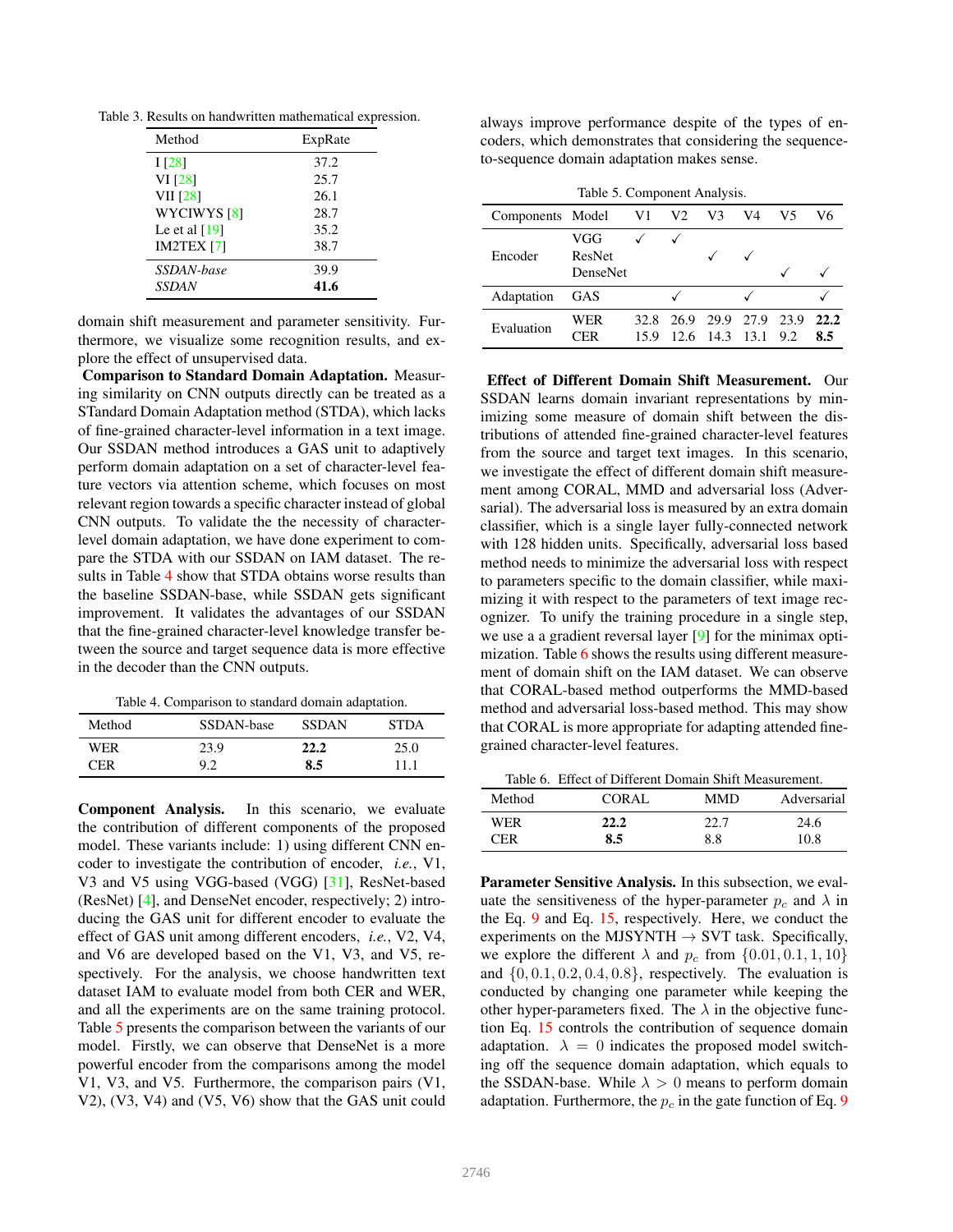decides whether an attended feature performs domain adaptation or not. Specifically, if the probability that the current feature vector belongs to a valid character is larger than  $p_c$ , the vector will be performed domain adaptation, otherwise, it will be neglected as a noise. From other perspective, if  $p_c = 0$ , the gate function will not work, which means performing sequence domain adaptation on character-level feature without any guidance. While  $p_c$  is too large, the gate function will be too strict to select enough valid features. Figure 3 shows different gains of  $p_c$  values, where  $\lambda = 1$ . The results experimentally prove that the gate function is important to the overall performance.



Figure 3. The effect of model parameters  $\lambda$  (left) and  $p_c$  (right).

Visualization. In this section, we visualized some recognition results from IAM. The results are shown in the pair of attention visualization and prediction text. The selected attention visualization shows the attending location at one specific time, where the SSDAN-base model suffers recognition error. As shown in Figure 4, while SSDAN-base failed to deal with the distortion of individual character caused by handwriting style, SSDAN successfully worked. As the first two cases shown in Figure 4, even though the SSDAN-base and SSDAN model attend to the same location at one specific time, SSDAN could achieve a better performance through alleviating the domain shift. More interestingly, we find the SSDAN model can learn more precise alignment, according to the last two cases in Figure 4. These results again validate the effectiveness of SSDAN.

Effect of Unsupervised Data. In order to quantify the effectiveness of unsupervised data, we train our model with different size of labeled data and unlabeled data, while keep other hyper-parameters fixed. Figure 5 presents the results with different data size. Firstly, we observe the SSDANbase model, which is a full supervised learning, with different amounts of labeled samples randomly sampling from the MJSYNTH dataset. The more labeled samples are used, the higher accuracies on real test datasets get. It's notable that using additional unlabeled samples can get consistent performance improvement by SSDAN, where the size of unsupervised data is in accordance with the amount of labeled data. It indicates that our SSDAN is able to learn the knowledge from unsupervised data. We also observe that our model could get significant improvement when available annotated data is small.



Figure 4. Examples showing the recognition result, the left column is the input image with ground truth, the second column and the last column denote the recognition result without and with domain adaptation, respectively. Each result is shown in the pair of attention visualization and prediction text.



Figure 5. The effect of training dataset size on IC-03 (left) and IIIT5K (right).

# 5. Conclusion

In this paper, we present a novel SSDAN model for robust text image recognition, which bridges the sequencelike text image recognition and domain adaptation. It's capable of taking advantage of unsupervised sequence data to learn more robust representations. The proposed model could also be generalized to different scenes, which include scene text, handwritten text and mathematical expression recognition. Comprehensive experimental results on several datasets and extensive analyses have demonstrated the effectiveness of our algorithm. An interesting open issue for future research is to further adjust SSDAN framework to better deal with various sequence domain shift.

Acknowledgements. The first and the fourth authors have equal contribution in this work. This work was supported by the China National Nature Science Foundation with following No. 61573357, No. 61503382, No. 61602089, No. 61403370, No. 61273267 and No. 91120303; Project of Xueersi Online School (No. Y9D2M10101).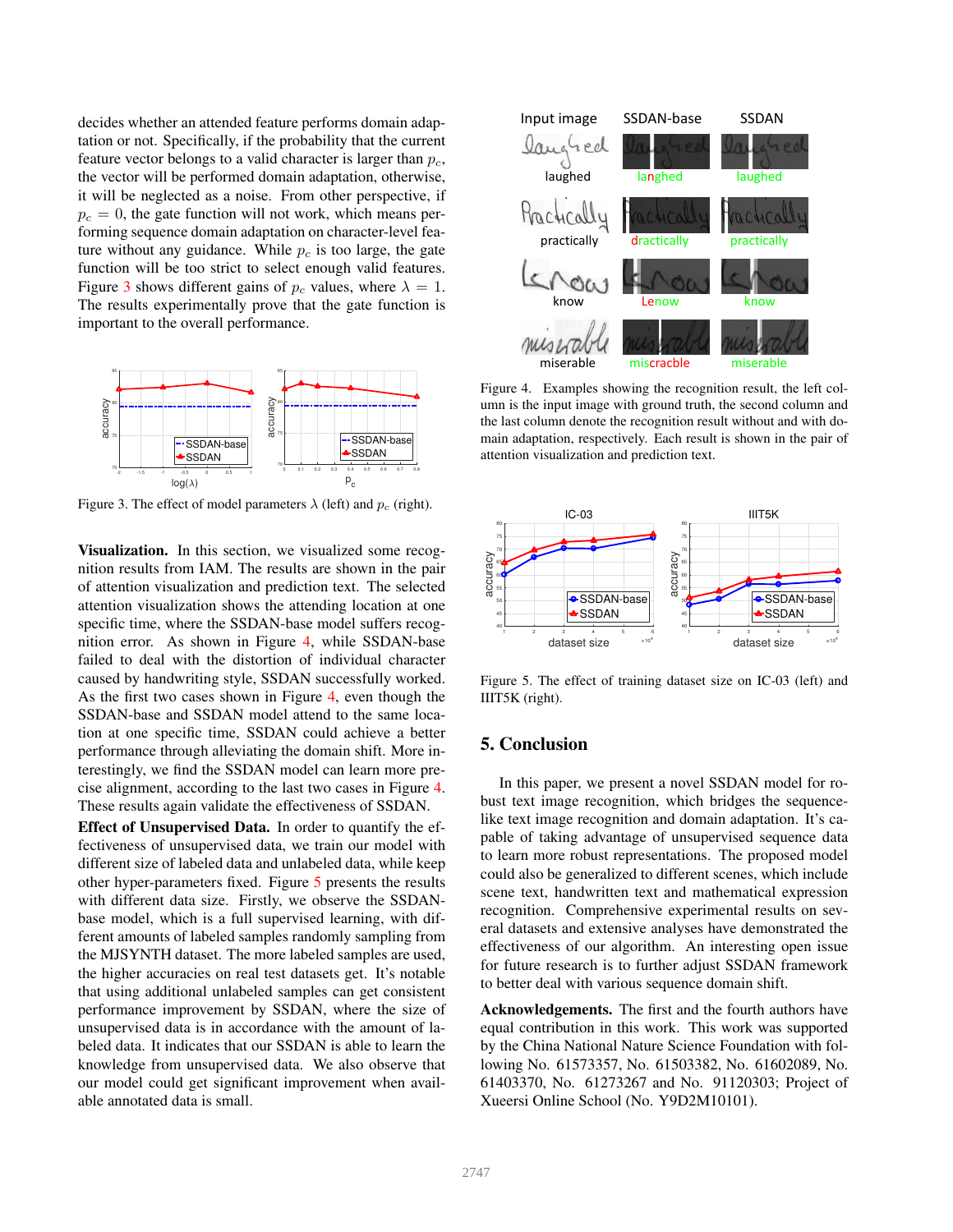## References

- [1] Samaneh Azadi, Matthew Fisher, Vladimir Kim, Zhaowen Wang, Eli Shechtman, and Trevor Darrell. Multi-content gan for few-shot font style transfer. In *Proceedings of the IEEE Conference on Computer Vision and Pattern Recognition*, volume 11, page 13, 2018.
- [2] Théodore Bluche. *Deep neural networks for large vocabulary handwritten text recognition*. PhD thesis, Universite´ Paris Sud-Paris XI, 2015.
- [3] Théodore Bluche. Joint line segmentation and transcription for end-to-end handwritten paragraph recognition. In *Advances in Neural Information Processing Systems*, pages 838–846, 2016.
- [4] Zhanzhan Cheng, Fan Bai, Yunlu Xu, Gang Zheng, Shiliang Pu, and Shuigeng Zhou. Focusing attention: Towards accurate text recognition in natural images. In *Computer Vision (ICCV), 2017 IEEE International Conference on*, pages 5086–5094. IEEE, 2017.
- [5] Zhanzhan Cheng, Yangliu Xu, Fan Bai, Yi Niu, Shiliang Pu, and Shuigeng Zhou. Aon: Towards arbitrarily-oriented text recognition. In *The IEEE Conference on Computer Vision and Pattern Recognition (CVPR)*, June 2018.
- [6] Arindam Chowdhury and Lovekesh Vig. An efficient end-toend neural model for handwritten text recognition. In *BMVC*, 2018.
- [7] Yuntian Deng, Anssi Kanervisto, Jeffrey Ling, and Alexander M Rush. Image-to-markup generation with coarse-tofine attention. In *International Conference on Machine Learning*, pages 980–989, 2017.
- [8] Yuntian Deng, Anssi Kanervisto, and Alexander M Rush. What you get is what you see: A visual markup decompiler. *arXiv preprint arXiv*, 1609, 2016.
- [9] Yaroslav Ganin and Victor Lempitsky. Unsupervised domain adaptation by backpropagation. In *Proceedings of the 32nd International Conference on International Conference on Machine Learning-Volume 37*, pages 1180–1189. JMLR. org, 2015.
- [10] Yunze Gao, Yingying Chen, Jinqiao Wang, and Hanqing Lu. Reading scene text with attention convolutional sequence modeling. *arXiv preprint arXiv:1709.04303*, 2017.
- [11] Yuting Gao, Zheng Huang, and Yuchen Dai. Double supervised network with attention mechanism for scene text recognition. *arXiv preprint arXiv:1808.00677*, 2018.
- [12] Suman K Ghosh, Ernest Valveny, and Andrew D Bagdanov. Visual attention models for scene text recognition. In *2017 14th IAPR International Conference on Document Analysis and Recognition (ICDAR)*. IEEE, 2017.
- [13] Pan He, Weilin Huang, Yu Qiao, Chen Change Loy, and Xiaoou Tang. Reading scene text in deep convolutional sequences. In *AAAI*, volume 16, pages 3501–3508, 2016.
- [14] Gao Huang, Zhuang Liu, Laurens Van Der Maaten, and Kilian Q Weinberger. Densely connected convolutional networks. In *CVPR*, volume 1, page 3, 2017.
- [15] Sergey Ioffe and Christian Szegedy. Batch normalization: accelerating deep network training by reducing internal covariate shift. In *Proceedings of the 32nd International Conference on International Conference on Machine Learning-Volume 37*, pages 448–456. JMLR. org, 2015.
- [16] Max Jaderberg, Karen Simonyan, Andrea Vedaldi, and Andrew Zisserman. Deep structured output learning for uncon-

strained text recognition. *arXiv preprint arXiv:1412.5903*, 2014.

- [17] Max Jaderberg, Karen Simonyan, Andrea Vedaldi, and Andrew Zisserman. Synthetic data and artificial neural networks for natural scene text recognition. *arXiv preprint arXiv:1406.2227*, 2014.
- [18] Dimosthenis Karatzas, Faisal Shafait, Seiichi Uchida, Masakazu Iwamura, Lluis Gomez i Bigorda, Sergi Robles Mestre, Joan Mas, David Fernandez Mota, Jon Almazan Almazan, and Lluis Pere De Las Heras. Icdar 2013 robust reading competition. In *Document Analysis and Recognition (ICDAR), 2013 12th International Conference on*, pages 1484–1493. IEEE, 2013.
- [19] Anh Duc Le and Masaki Nakagawa. Training an end-to-end system for handwritten mathematical expression recognition by generated patterns. In *Document Analysis and Recognition (ICDAR), 2017 14th IAPR International Conference on*, volume 1, pages 1056–1061. IEEE, 2017.
- [20] Chen-Yu Lee and Simon Osindero. Recursive recurrent nets with attention modeling for ocr in the wild. In *Proceedings of the IEEE Conference on Computer Vision and Pattern Recognition*, pages 2231–2239, 2016.
- [21] Wei Liu, Chaofeng Chen, and Kwan-Yee K Wong. Charnet: A character-aware neural network for distorted scene text recognition. In *AAAI Conference on Artificial Intelligence*. New Orleans, Louisiana, USA, 2018.
- [22] Wei Liu, Chaofeng Chen, Kwan-Yee K Wong, Zhizhong Su, and Junyu Han. Star-net: A spatial attention residue network for scene text recognition. In *BMVC*, volume 2, page 7, 2016.
- [23] Zichuan Liu, Yixing Li, Fengbo Ren, Wang Ling Goh, and Hao Yu. Squeezedtext: A real-time scene text recognition by binary convolutional encoder-decoder network, 2018.
- [24] Mingsheng Long, Yue Cao, Jianmin Wang, and Michael I Jordan. Learning transferable features with deep adaptation networks. *arXiv preprint arXiv:1502.02791*, 2015.
- [25] Simon M Lucas, Alex Panaretos, Luis Sosa, Anthony Tang, Shirley Wong, Robert Young, Kazuki Ashida, Hiroki Nagai, Masayuki Okamoto, Hiroaki Yamamoto, et al. Icdar 2003 robust reading competitions: entries, results, and future directions. *International Journal of Document Analysis and Recognition (IJDAR)*, 7(2-3):105–122, 2005.
- [26] U-V Marti and Horst Bunke. The iam-database: an english sentence database for offline handwriting recognition. *International Journal on Document Analysis and Recognition*, 5(1):39–46, 2002.
- [27] Anand Mishra, Karteek Alahari, and CV Jawahar. Scene text recognition using higher order language priors. In *BMVC-British Machine Vision Conference*. BMVA, 2012.
- [28] Harold Mouchere, Christian Viard-Gaudin, Richard Zanibbi, and Utpal Garain. Icfhr 2014 competition on recognition of on-line handwritten mathematical expressions (crohme 2014). In *Frontiers in handwriting recognition (icfhr), 2014 14th international conference on*, pages 791–796. IEEE, 2014.
- [29] Vinod Nair and Geoffrey E Hinton. Rectified linear units improve restricted boltzmann machines. In *Proceedings of the 27th international conference on machine learning (ICML-10)*, pages 807–814, 2010.
- [30] Zhongyi Pei, Zhangjie Cao, Mingsheng Long, and Jianmin Wang. Multi-adversarial domain adaptation. In *AAAI Con-*